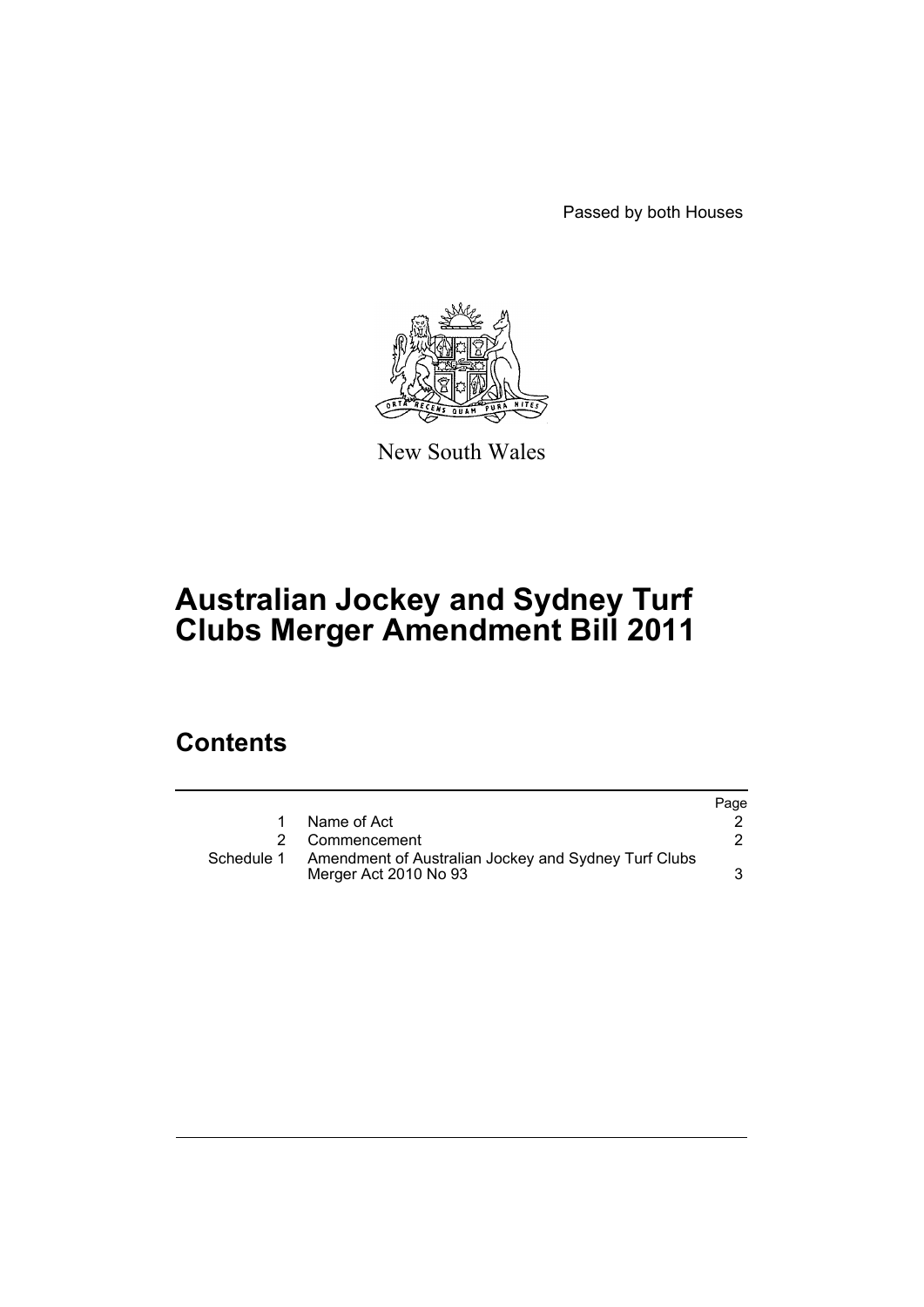*I certify that this public bill, which originated in the Legislative Assembly, has finally passed the Legislative Council and the Legislative Assembly of New South Wales.*

> *Clerk of the Legislative Assembly. Legislative Assembly, Sydney, , 2011*



New South Wales

# **Australian Jockey and Sydney Turf Clubs Merger Amendment Bill 2011**

Act No , 2011

An Act to amend the *Australian Jockey and Sydney Turf Clubs Merger Act 2010* with respect to the constitution and functions of the Randwick Racecourse Trust.

*I have examined this bill and find it to correspond in all respects with the bill as finally passed by both Houses.*

*Assistant Speaker of the Legislative Assembly.*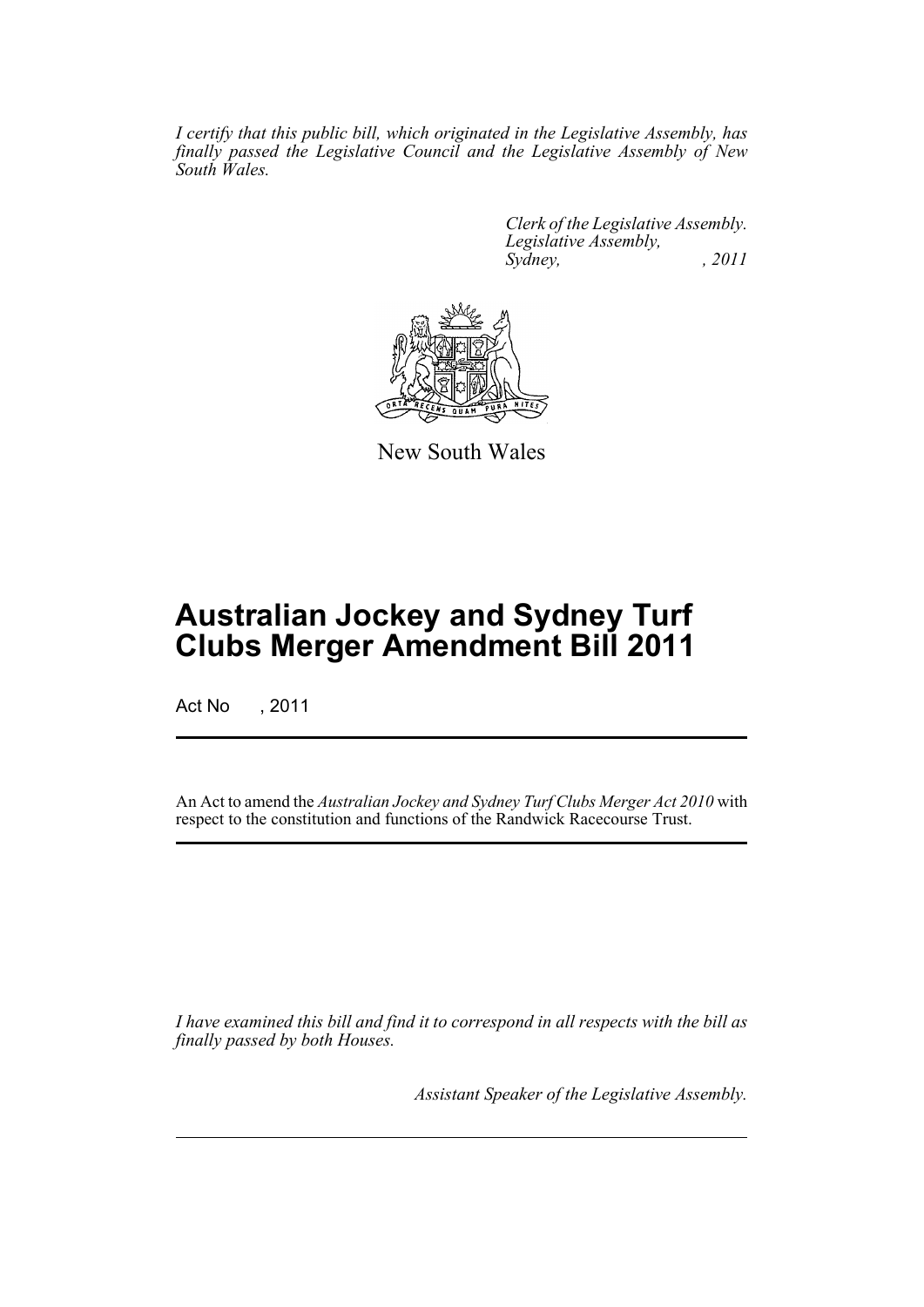# <span id="page-2-0"></span>**The Legislature of New South Wales enacts:**

## **1 Name of Act**

This Act is the *Australian Jockey and Sydney Turf Clubs Merger Amendment Act 2011*.

# <span id="page-2-1"></span>**2 Commencement**

This Act commences on a day or days to be appointed by proclamation.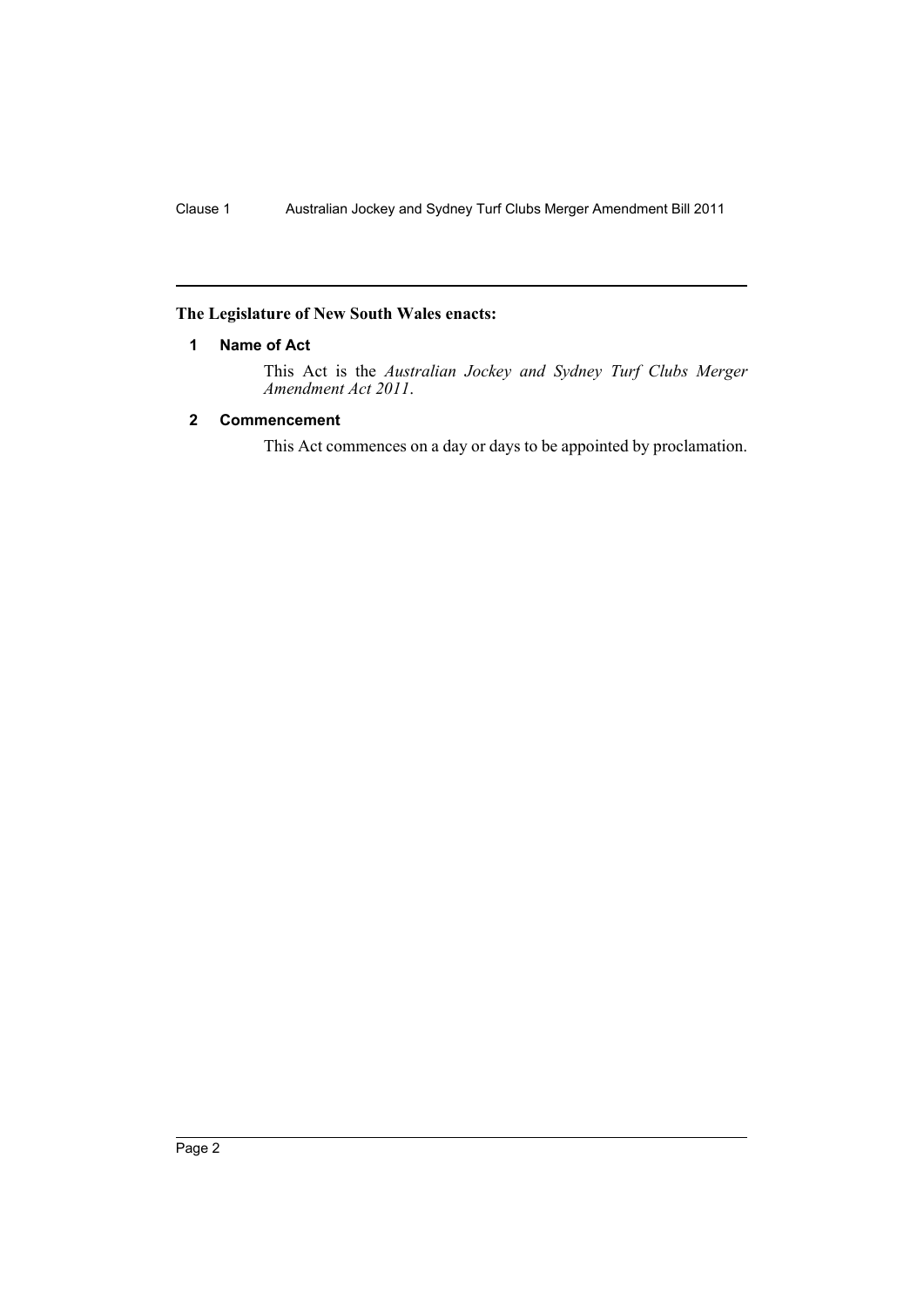Amendment of Australian Jockey and Sydney Turf Clubs Merger Act 2010 No 93 Schedule 1

# <span id="page-3-0"></span>**Schedule 1 Amendment of Australian Jockey and Sydney Turf Clubs Merger Act 2010 No 93**

**[1] Section 4 Interpretation**

Omit "the Randwick Racecourse trustees" from paragraph (a) of the definition of *Randwick Racecourse lease* in section 4 (1).

Insert instead "the Trust".

**[2] Section 4 (1), definition of "Randwick Racecourse trustees"** Omit the definition.

# **[3] Section 4 (1)**

Insert in alphabetical order:

*Trust* means the Randwick Racecourse Trust constituted by this Act.

*Trustee* means a trustee referred to in section 27B.

# **[4] Sections 13 (2) and 34 (1) (a) (i)**

Insert "(within the meaning of this Act as originally enacted)" after "trustees" wherever occurring.

#### **[5] Section 23 Sale or disposal of racing infrastructure of racecourses prohibited during 10-year moratorium period**

Omit "the Randwick Racecourse trustees" from the note to section 23 (1). Insert instead "the Trust".

# **[6] Part 2A**

Insert after Part 2:

# **Part 2A Randwick Racecourse Trust**

# **27A Constitution of the Trust**

- (1) There is constituted by this Act a corporation under the corporate name of the Randwick Racecourse Trust.
- (2) The Trust:
	- (a) has and may exercise the functions conferred or imposed on it by or under this or any other Act, and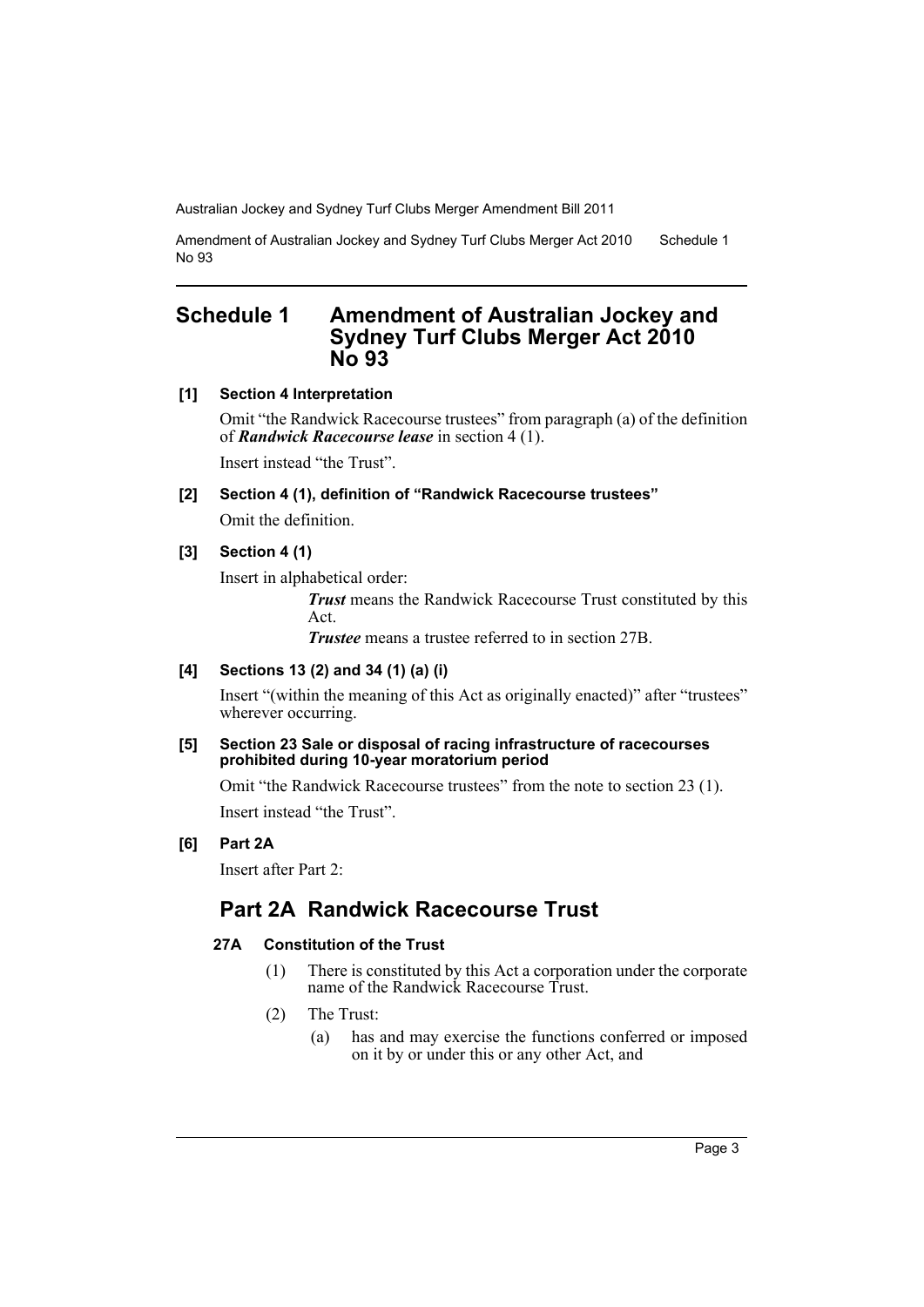Schedule 1 Amendment of Australian Jockey and Sydney Turf Clubs Merger Act 2010 No 93

- (b) is, for the purposes of any Act, a NSW Government agency.
- (3) For the purpose of assisting the Trust in exercising its functions, the Trust may, with the approval of the Minister, make use of the services of any officers or employees of the merged racing club.
- (4) Schedule 3 contains provisions with respect to the procedure of the Trust.

## **27B Appointment of Trustees**

- (1) The Trust consists of 3 trustees appointed by the Minister.
- (2) Schedule 4 contains provisions relating to the Trustees.

## **27C Principal function of Trust**

The principal function of the Trust is to exercise the functions that are conferred or imposed on it by or under this Act or the Randwick Racecourse lease as the lessor of the Racecourse.

#### **27D Sale, mortgage or disposal of Randwick Racecourse generally prohibited**

- (1) The Trust may not, without the consent of the Minister, sell, mortgage or otherwise dispose of any of the land or buildings that form part of Randwick Racecourse.
- (2) The Minister may grant consent under subsection (1) to the sale, mortgage or other disposal of land or a building only if the Minister is satisfied that the sale, mortgage or disposal of the land or building will neither:
	- (a) affect, to any significant degree, the continued use of Randwick Racecourse for the purpose of a public racecourse and associated activities, nor
	- (b) constitute a breach of the Randwick Racecourse lease by the Trust.
- (3) Nothing in this section prevents or otherwise limits the Trust from granting any lease under section 33.

#### **27E Liability of Trust and Trustees**

No matter or thing done or omitted to be done by the Trust, any Trustee or any person acting under the direction of the Trust, if the matter or thing was done or omitted to be done in good faith for the purposes of executing this or any other Act, subjects a Trustee or a person so acting personally to any action, liability, claim or demand.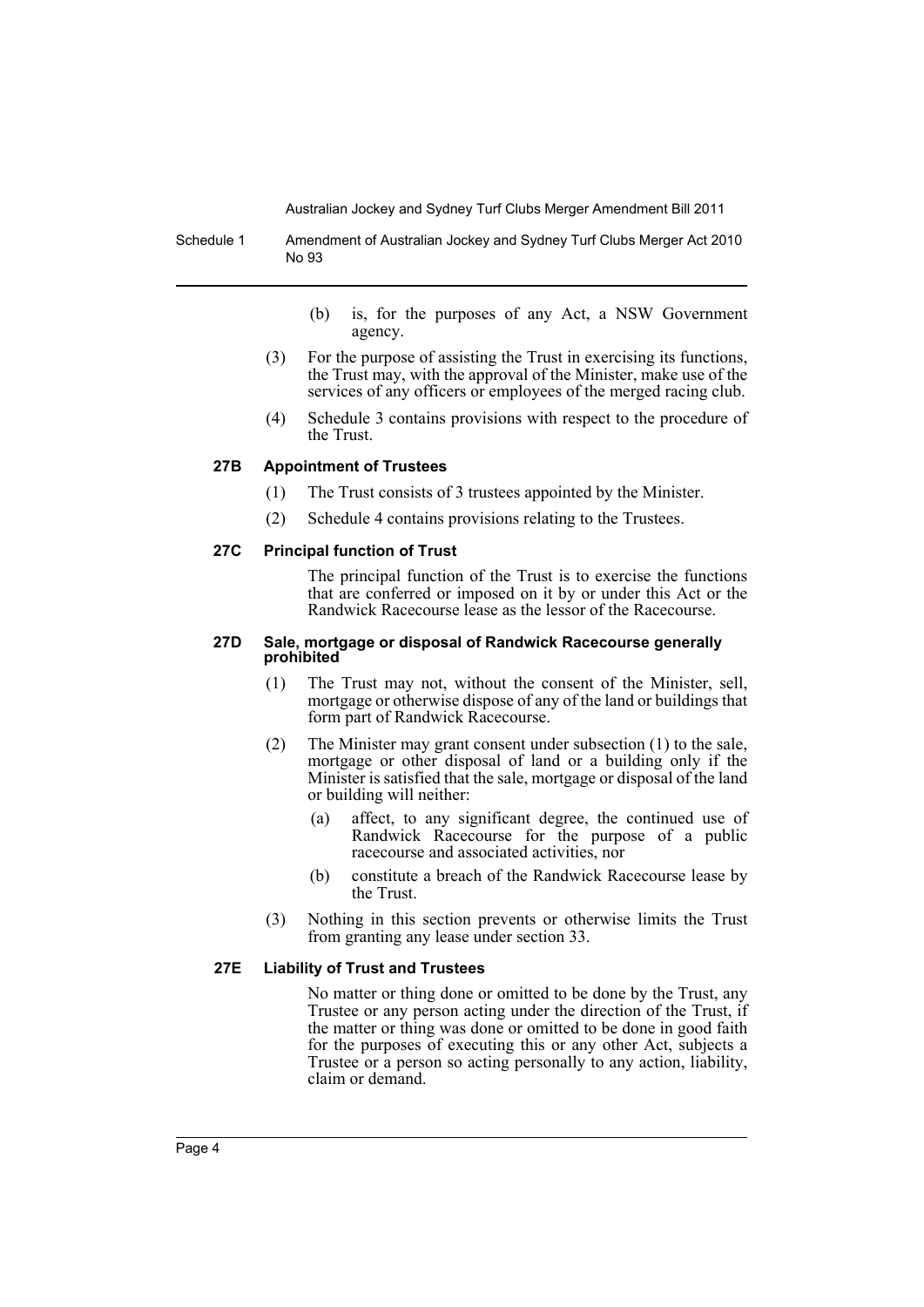Amendment of Australian Jockey and Sydney Turf Clubs Merger Act 2010 No 93 Schedule 1

#### **27F Delegation by the Trust**

The Trust may delegate any of its functions (other than this power of delegation) to a Trustee or any staff member of the Trust.

#### **[7] Section 30 Use of Randwick Racecourse for additional activities**

Omit "the Randwick Racecourse trustees" and "the trustees think" from section 30 (1).

Insert instead "the Trust" and "the Trust considers", respectively.

## **[8] Section 30 (1A)–(1D)**

Insert after section 30 (1):

- (1A) The Trust may not give consent under this section unless the Minister approves of the giving of that consent.
- (1B) The Trust may, with the approval of the Minister, withdraw:
	- (a) any consent given under this section (whether before or after the commencement of this subsection), or
	- (b) any consent previously given under section 7 of the *Australian Jockey Club Act 2008* that has not been withdrawn.
- (1C) The Trust must withdraw a consent referred to in subsection (1B) if directed to do so by the Minister.
- (1D) Section 43 is taken to apply in relation to the withdrawal of a consent as if the reference in that section to the operation of this Act included a reference to the withdrawal of a consent under this section.

#### **[9] Section 32 Appointment of trustees**

Omit the section.

# **[10] Section 33 Further lease of Randwick Racecourse**

Omit "the Randwick Racecourse trustees" and "they see" wherever occurring in section 33 (1) and (6).

Insert instead "the Trust" and "it considers", respectively.

#### **[11] Section 34 Authorisation of matters relating to leases over Randwick Racecourse**

Omit "the Randwick Racecourse trustees" from section 34 (1) (a) (ii). Insert instead "the Trust".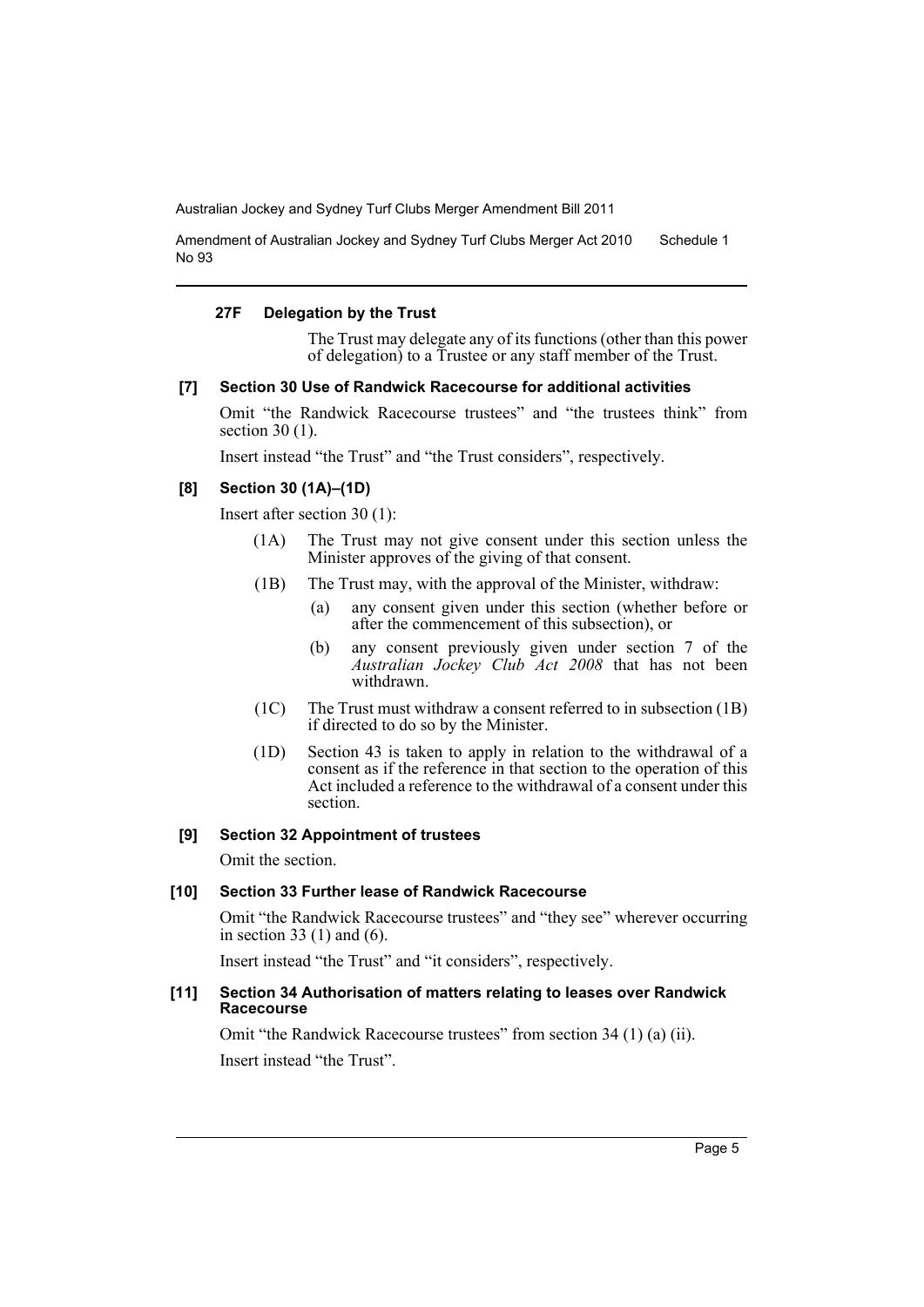Schedule 1 Amendment of Australian Jockey and Sydney Turf Clubs Merger Act 2010 No 93

#### **[12] Section 45 Exemption from State tax**

Insert after paragraph (a) of the definition of *exempt matter* in section 45 (1):

(a1) the transfer of assets, rights or liabilities by operation of clause 5 of Schedule 2 (including, without limitation, any instrument executed only for a purpose ancillary to or consequential on the operation of that clause),

#### **[13] Schedule 2 Savings, transitional and other provisions**

Insert at the end of clause 1 (1):

*Australian Jockey and Sydney Turf Clubs Merger Amendment Act 2011*

#### **[14] Schedule 2, Part 3**

Insert after Part 2:

# **Part 3 Provisions consequent on enactment of Australian Jockey and Sydney Turf Clubs Merger Amendment Act 2011**

# **4 Definitions**

In this Part:

*amending Act* means the *Australian Jockey and Sydney Turf Clubs Merger Amendment Act 2011*.

*dissolution day* means the day on which section 32 is repealed by the amending Act.

*existing trust* means the trust referred to in the preamble to the repealed *Australian Jockey Club Act 1873*.

*existing trustee* means a person holding office as a trustee of the existing trust immediately before the dissolution day.

#### *trust assets* means:

- (a) all of the assets vested (whether absolutely or contingently) in, or otherwise held by, the existing trustees on behalf of the existing trust immediately before the dissolution day, and
- (b) all of the assets purportedly vested (whether absolutely or contingently), or otherwise held, in the name of the existing trust instead of the existing trustees immediately before the dissolution day,

and includes (without limitation) Randwick Racecourse.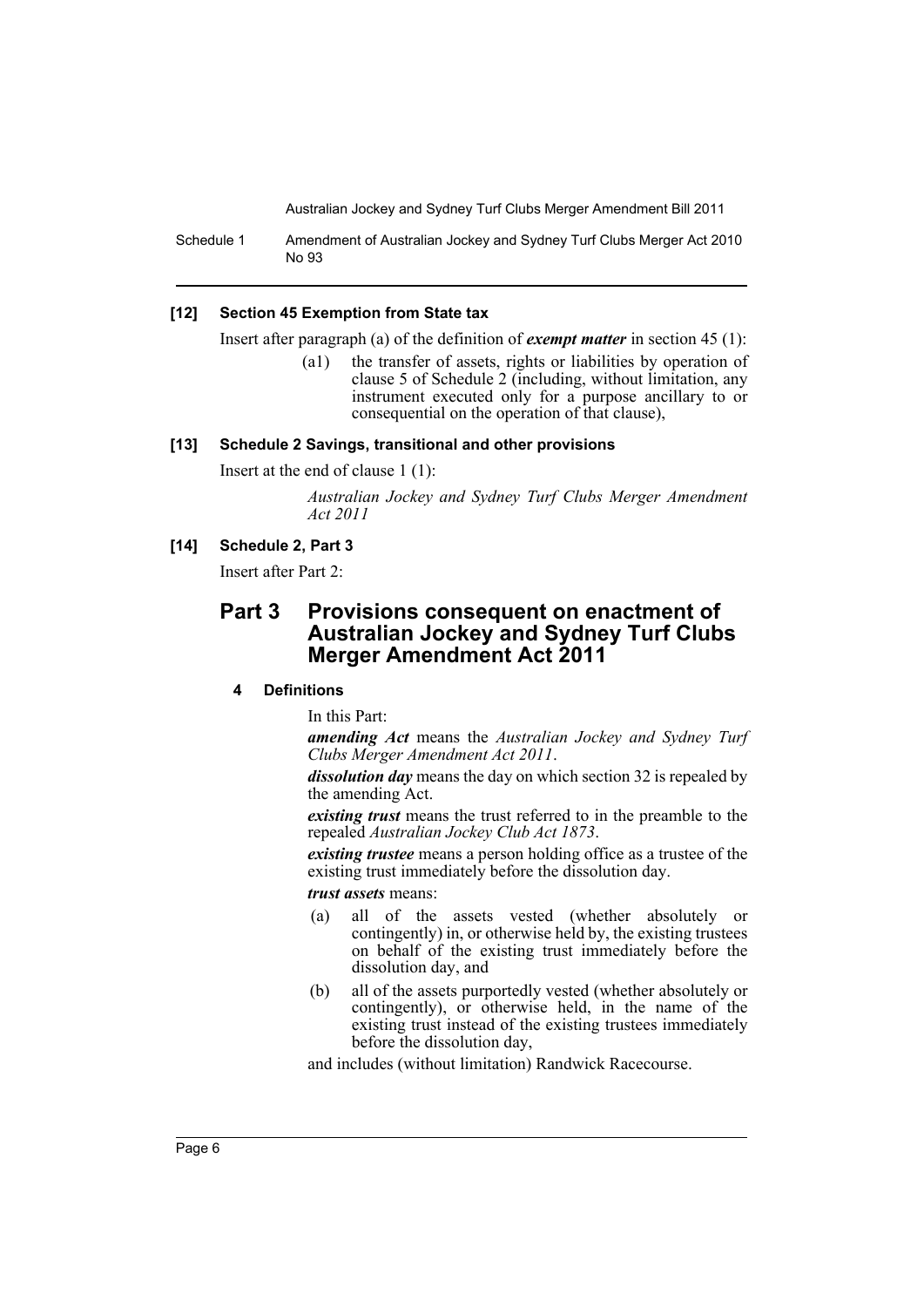Amendment of Australian Jockey and Sydney Turf Clubs Merger Act 2010 No 93 Schedule 1

> *trust liabilities* means all of the liabilities of the existing trust (including liabilities enforceable against an existing trustee in his or her capacity as such) immediately before the dissolution day. *trust rights* means the rights of the existing trust (including any right enforceable by an existing trustee in his or her capacity as such) immediately before the dissolution day.

#### **5 Dissolution of existing trust**

- (1) On the dissolution day:
	- (a) the existing trust is dissolved, and
	- (b) each existing trustee ceases to hold office as such (but is eligible, if otherwise qualified, to be appointed as a Trustee).
- (2) On and from the dissolution day, the following provisions have effect in relation to the trust assets, rights and liabilities:
	- (a) the trust assets vest in the Trust by virtue of this clause:
		- (i) without the need for any further conveyance, transfer, assignment or assurance, and
		- (ii) free of any equitable estates, interests, rights or obligations that attached to the assets immediately before the dissolution day by reason of the existing trust,
	- (b) the trust rights and trust liabilities become by virtue of this clause the rights and liabilities of the Trust,
	- (c) all proceedings relating to the trust assets, rights or liabilities commenced before the dissolution day by or against the existing trustees or any predecessors of the existing trustees and pending immediately before the dissolution day are taken to be proceedings pending by or against the Trust,
	- (d) any act, matter or thing done or omitted to be done in relation to the trust assets, rights or liabilities before the dissolution day by, to or in respect of the existing trust is (to the extent to which that act, matter or thing has any force or effect) taken to have been done or omitted by, to or in respect of the Trust,
	- (e) the Trust has all the entitlements and obligations of the existing trust and existing trustees in relation to the trust assets, rights and liabilities that the existing trust or existing trustees would have had but for the dissolution of the existing trust, whether or not those entitlements and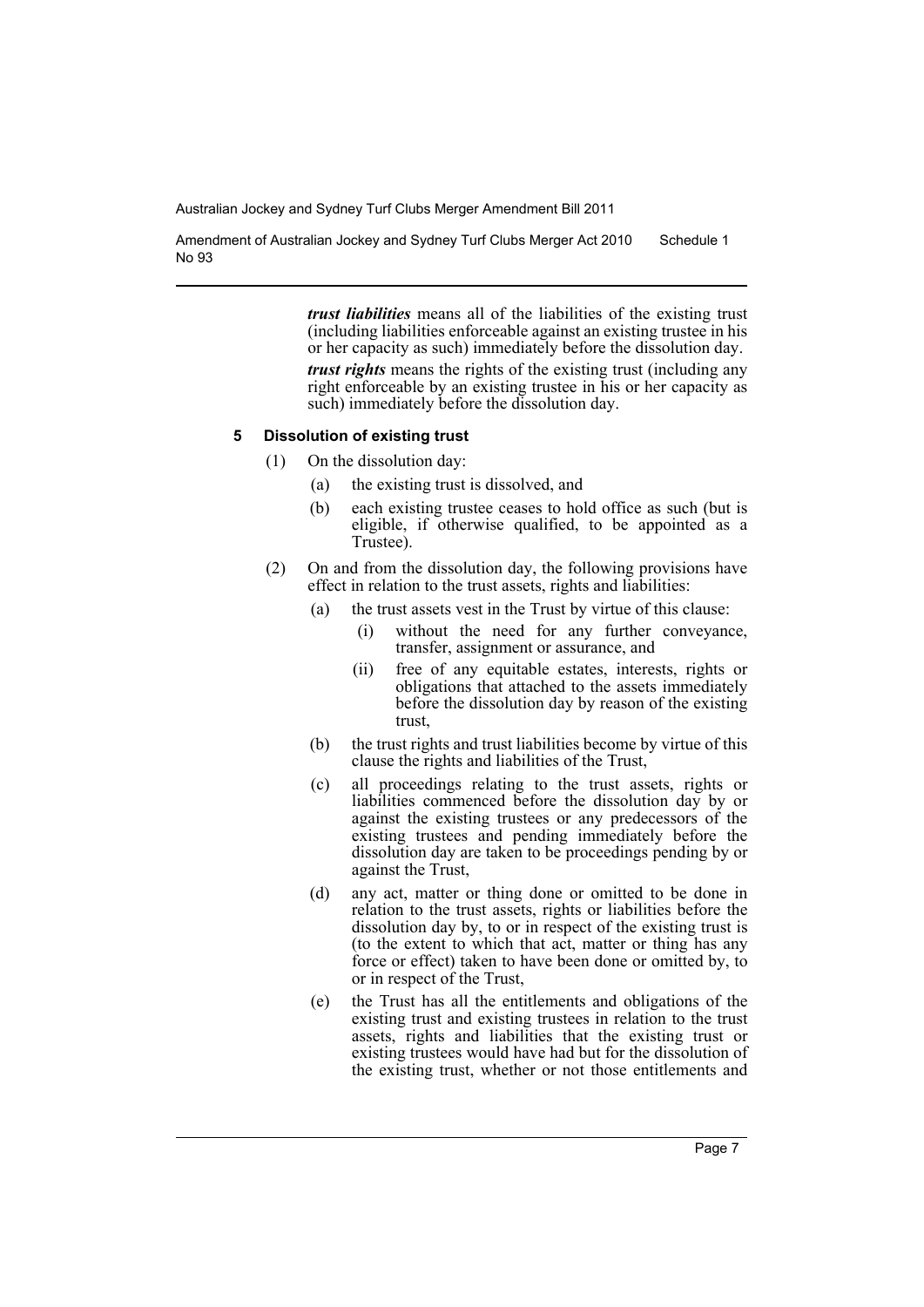Schedule 1 Amendment of Australian Jockey and Sydney Turf Clubs Merger Act 2010 No 93

> obligations were actual or potential at the time the dissolution took effect.

- (3) No attornment to the Trust by a lessee from the existing trust or trustees is required.
- (4) Subject to the regulations, a reference in any other Act or instrument made under any other Act or in any instrument of any kind to the existing trust or the existing trustees is to be read on and from the dissolution day as being a reference to the Trust.
- (5) Without limiting section 43, no compensation is payable to any person or body in connection with the transfer of any asset, right or liability, or the loss of any office, by operation of this clause. **Note.** Section 43 provides for the effect of this Act on contracts, instruments and other related matters. In particular, section 43 provides that the operation of this Act is not to be regarded as a breach of trust or otherwise as a civil wrong.

## **[15] Schedules 3 and 4**

Insert after Schedule 2:

# **Schedule 3 Provisions relating to the procedure of the Trust**

#### **1 General procedure**

The procedure for the calling of meetings of the Trust and for the conduct of business at those meetings is, subject to this Act and the regulations, to be as determined by the Trust.

## **2 Quorum**

The quorum for a meeting of the Trust is all of the Trustees for the time being.

## **3 Presiding Trustee**

- (1) The Chairperson of the Trust (or, in the absence of the Chairperson, another Trustee elected to chair the meeting by the Trustees present) is to preside at a meeting of the Trust.
- (2) The presiding Trustee has a deliberative vote and, in the event of an equality of votes, has a second or casting vote.

#### **4 Voting**

A decision supported by a majority of the votes cast at a meeting of the Trust at which a quorum is present is the decision of the Trust.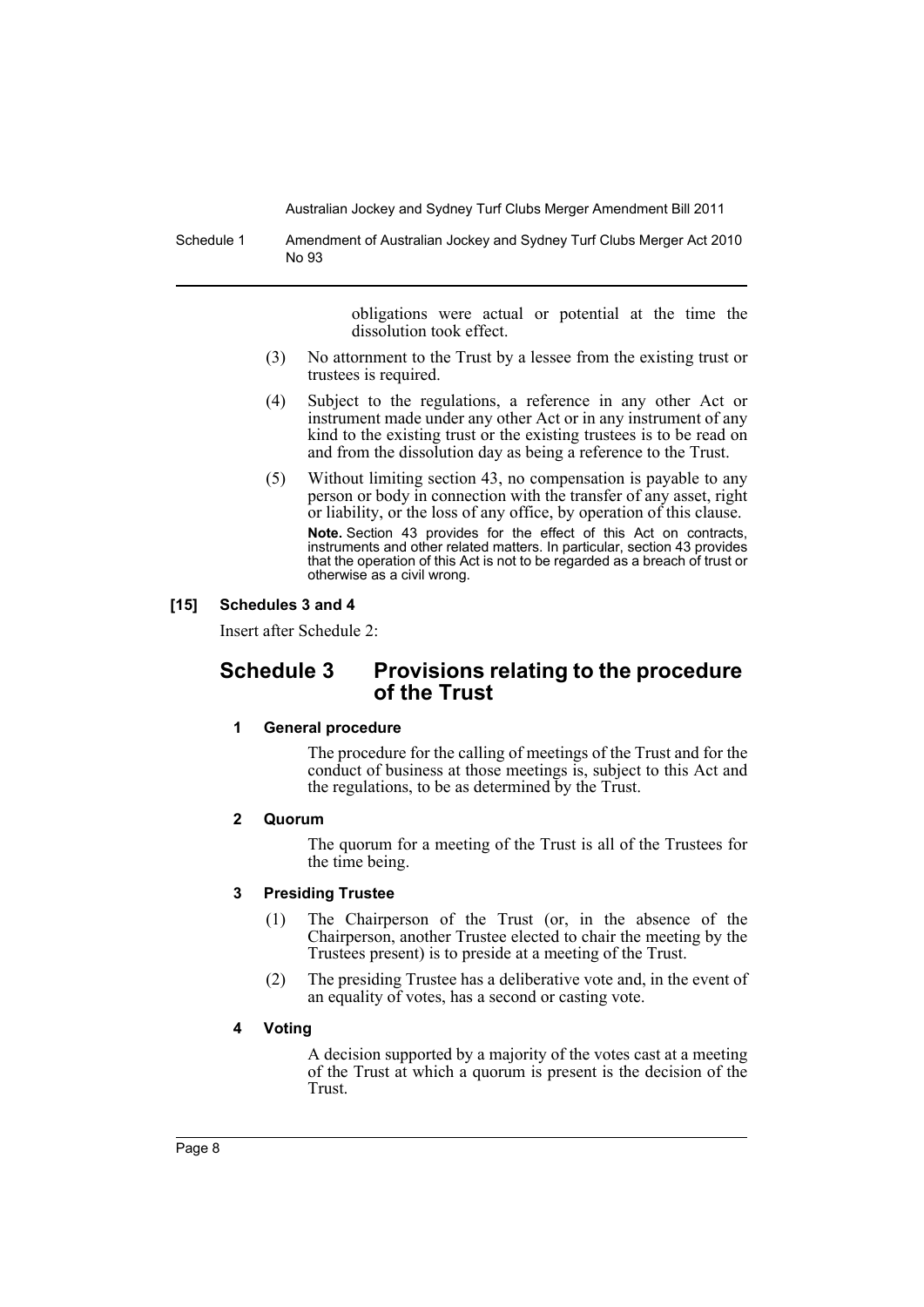Amendment of Australian Jockey and Sydney Turf Clubs Merger Act 2010 No 93 Schedule 1

#### **5 Transaction of business outside meetings or by telephone**

- (1) The Trust may, if it considers fit, transact any of its business by the circulation of papers among all the Trustees for the time being, and a resolution in writing approved in writing by a majority of those Trustees is taken to be a decision of the Trust.
- (2) The Trust may, if it considers fit, transact any of its business at a meeting at which Trustees (or some Trustees) participate by telephone, closed-circuit television or other means, but only if any Trustee who speaks on a matter before the meeting can be heard by the other Trustees.
- (3) For the purposes of:
	- (a) the approval of a resolution under subclause (1), or
	- (b) a meeting held in accordance with subclause (2),

the Chairperson and each Trustee have the same voting rights as they have at an ordinary meeting of the Trust.

- (4) A resolution approved under subclause (1) is, subject to the regulations, to be recorded in the minutes of the meetings of the Trust.
- (5) Papers may be circulated among the Trustees for the purposes of subclause (1) by facsimile or other transmission of the information in the papers concerned.

#### **6 Minutes**

The Trust must cause full and accurate minutes to be kept of the proceedings of each meeting of the Trust.

#### **7 First meeting**

The Minister may call the first meeting of the Trust in such manner as the Minister considers fit.

# **Schedule 4 Provisions relating to the Trustees**

## **1 Chairperson of the Trust**

- (1) One of the Trustees is to be appointed as Chairperson of the Trust by the relevant instrument of appointment as a Trustee or by another instrument executed by the Minister.
- (2) The Chairperson vacates office as Chairperson if he or she:
	- (a) is removed from that office by the Minister under subclause (3), or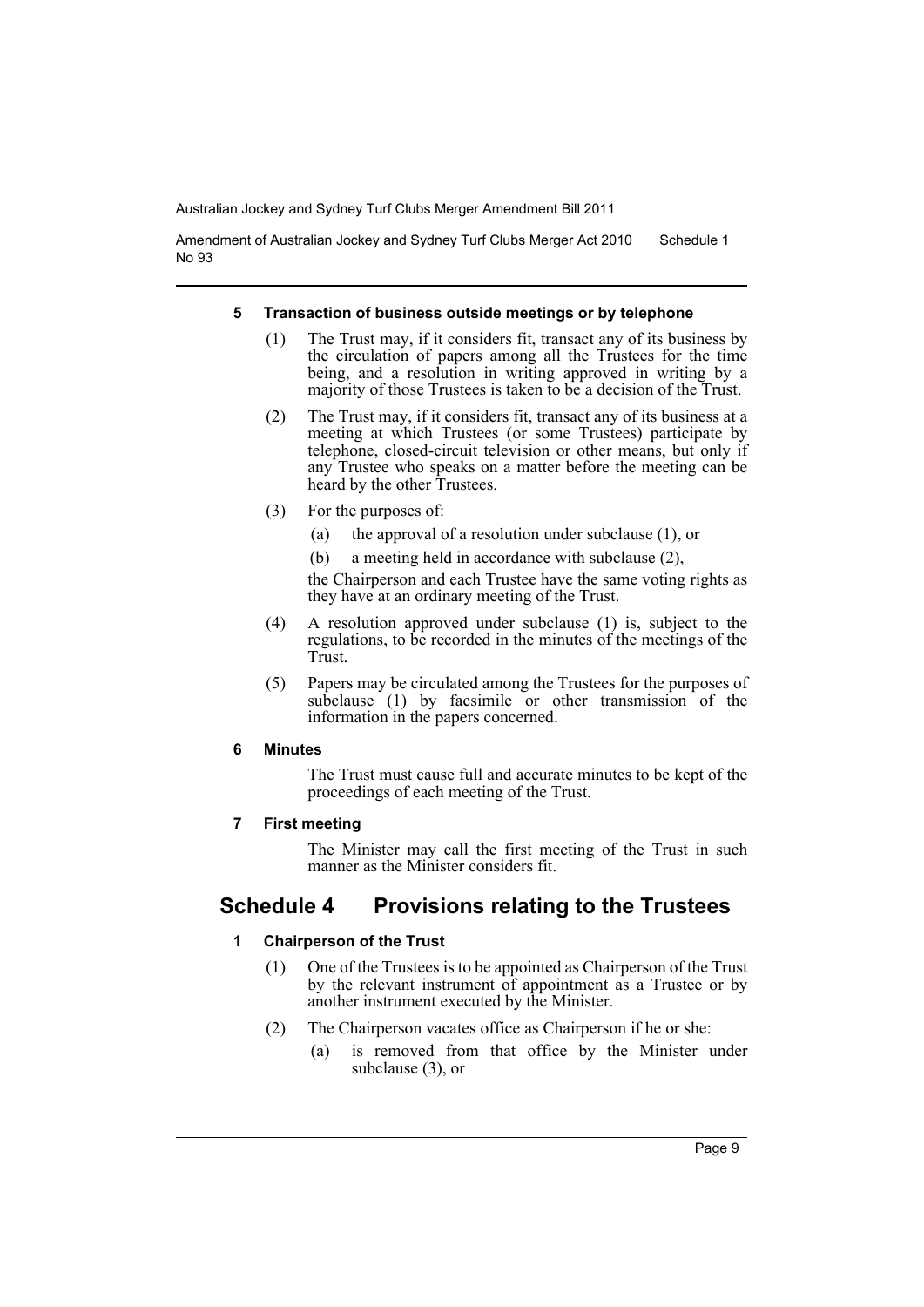Schedule 1 Amendment of Australian Jockey and Sydney Turf Clubs Merger Act 2010 No 93

- (b) resigns that office by instrument in writing addressed to the Minister, or
- (c) ceases to be a Trustee.
- (3) The Minister may remove a Trustee from the office of Chairperson at any time for any or no reason and without notice.

#### **2 Acting Trustees and acting Chairperson**

- (1) The Minister may, from time to time, appoint a person to act in the office of a Trustee during the illness or absence of the Trustee, and the person, while so acting, has and may exercise all the functions of the Trustee and is taken to be a Trustee.
- (2) The Minister may, from time to time, appoint a Trustee to act in the office of Chairperson during the illness or absence of the Chairperson, and the Trustee, while so acting, has and may exercise all the functions of the Chairperson and is taken to be the Chairperson.
- (3) The Minister may remove any person from any office to which the person was appointed under this clause at any time for any or no reason and without notice.
- (4) For the purposes of this clause, a vacancy in the office of Trustee or Chairperson is taken to be an absence from office of the Trustee or Chairperson, as the case may be.

#### **3 Term of office**

- (1) Subject to this Schedule, a Trustee holds office for such period as may be specified in the instrument of appointment of the Trustee, but is eligible (if otherwise qualified) for reappointment.
- (2) The period specified in the instrument of appointment of a Trustee during which the Trustee is to hold office may not exceed:
	- (a) in the case of a Trustee who is also appointed as the Chairperson on his or her appointment as a Trustee— 5 years, or
	- (b) in any other case—4 years.
- (3) A Trustee may not hold office as such for a term (taking into account any reappointments) that exceeds 8 years in total.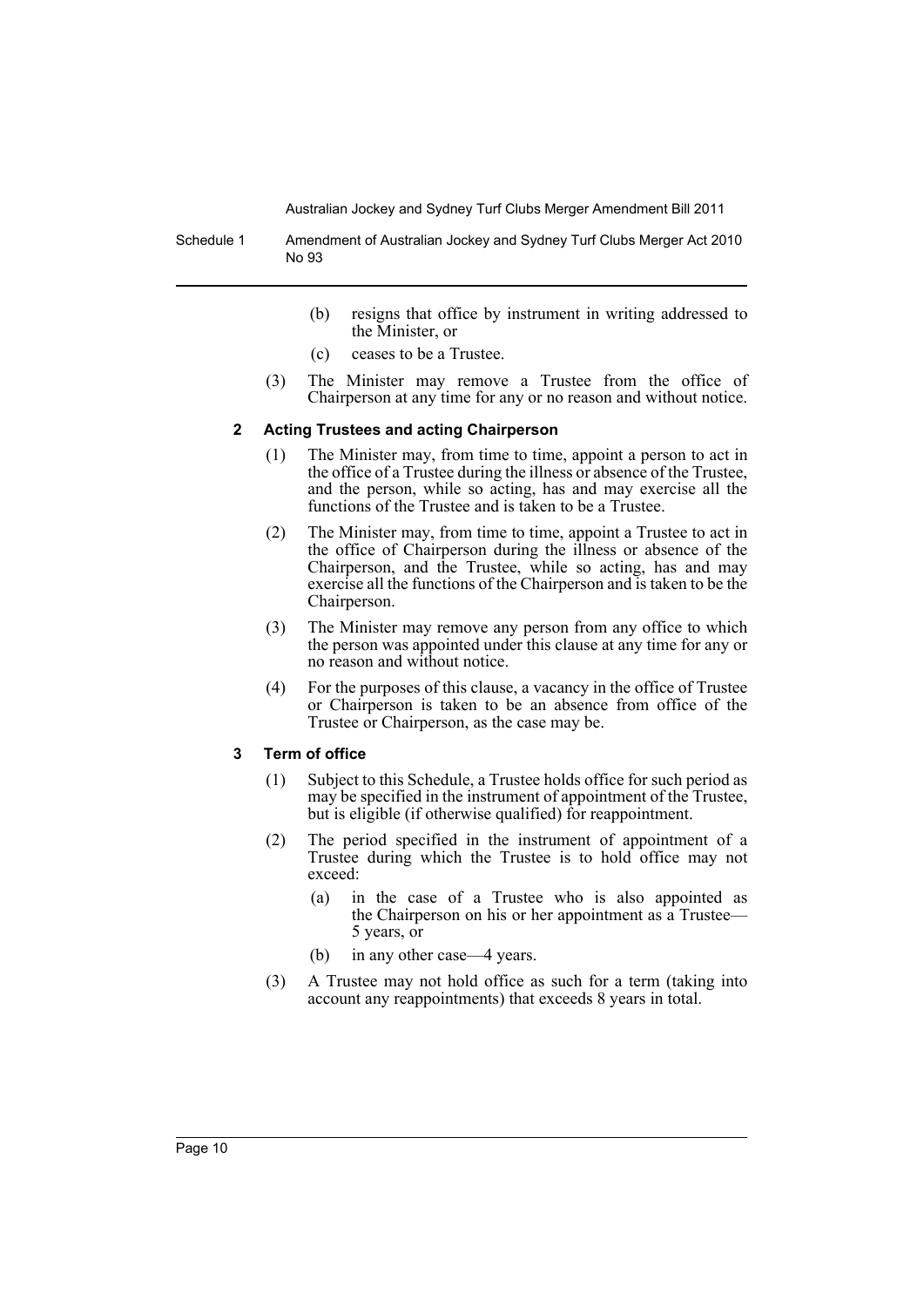Amendment of Australian Jockey and Sydney Turf Clubs Merger Act 2010 No 93 Schedule 1

#### **4 Casual vacancies**

- (1) The office of a Trustee becomes vacant if the Trustee:
	- (a) dies, or
	- (b) completes a term of office and is not reappointed, or
	- (c) resigns the office by instrument in writing addressed to the Minister, or
	- (d) is removed from office by the Minister under this clause, or
	- (e) is absent from 3 consecutive meetings of the Trust of which reasonable notice has been given to the Trustee personally or by post, except on leave granted by the Minister or unless the Trustee is excused by the Minister for having been absent from those meetings, or
	- (f) becomes bankrupt, applies to take the benefit of any law for the relief of bankrupt or insolvent debtors, compounds with his or her creditors or makes an assignment of his or her remuneration for their benefit, or
	- (g) becomes a mentally incapacitated person, or
	- (h) is convicted in New South Wales of an offence that is punishable by imprisonment for 12 months or more or is convicted elsewhere than in New South Wales of an offence that, if committed in New South Wales, would be an offence so punishable.
- (2) The Minister may remove a Trustee from office at any time for any or no reason and without notice.

#### **5 Filling of vacancy in office of Trustee**

If the office of any Trustee becomes vacant, a person is, subject to this Act, to be appointed to fill the vacancy.

#### **6 Disclosure of pecuniary interests**

- (1) If:
	- (a) a Trustee has a direct or indirect pecuniary interest in a matter being considered or about to be considered at a meeting of the Trust, and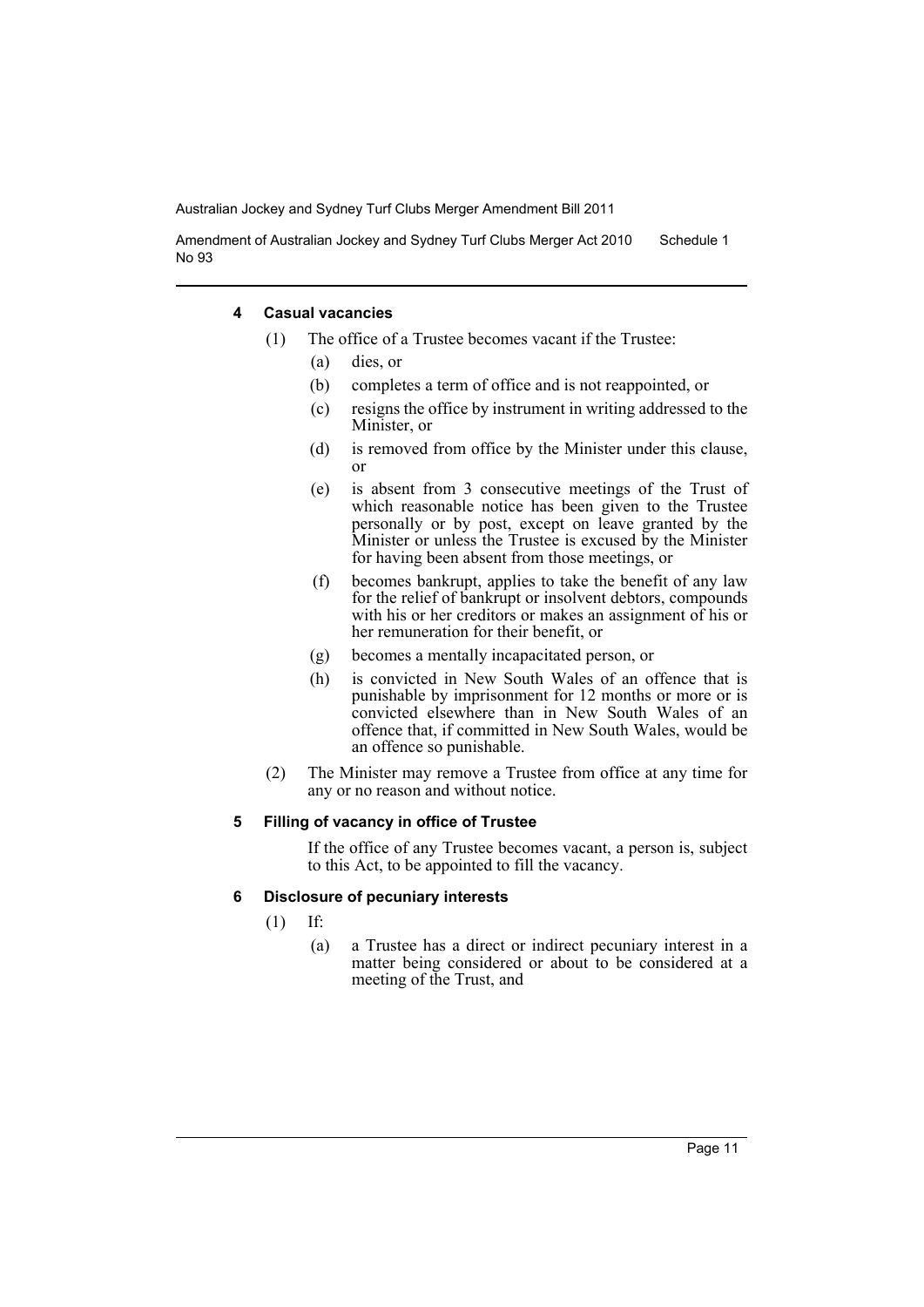Schedule 1 Amendment of Australian Jockey and Sydney Turf Clubs Merger Act 2010 No 93

> (b) the interest appears to raise a conflict with the proper performance of the Trustee's duties in relation to the consideration of the matter,

> the Trustee must, as soon as possible after the relevant facts have come to the Trustee's knowledge, disclose the nature of the interest at a meeting of the Trust.

- (2) A disclosure by a Trustee at a meeting of the Trust that the Trustee:
	- (a) is a member, or is in the employment, of a specified company or other body, or
	- (b) is a partner, or is in the employment, of a specified person, or
	- (c) has some other specified interest relating to a specified company or other body or to a specified person,

is a sufficient disclosure of the nature of the interest in any matter relating to that company or other body or to that person that may arise after the date of the disclosure and that is required to be disclosed under subclause (1).

- (3) Particulars of any disclosure made under this clause must be recorded by the Trust in a book kept for the purpose and that book must be open at all reasonable hours to inspection by any person on payment of the fee determined by the Trust.
- (4) After a Trustee has disclosed the nature of an interest in any matter, the Trustee must not, unless the Minister otherwise determines:
	- (a) be present during any deliberation of the Trust with respect to the matter, or
	- (b) take part in any decision of the Trust with respect to the matter.
- (5) A contravention of this clause does not invalidate any decision of the Trust.
- (6) A reference in this clause to a meeting of the Trust includes a reference to a meeting of a committee of the Trust.

## **7 Effect of certain other Acts**

(1) Chapter 2 of the *Public Sector Employment and Management Act 2002* does not apply to or in respect of the appointment of a Trustee.